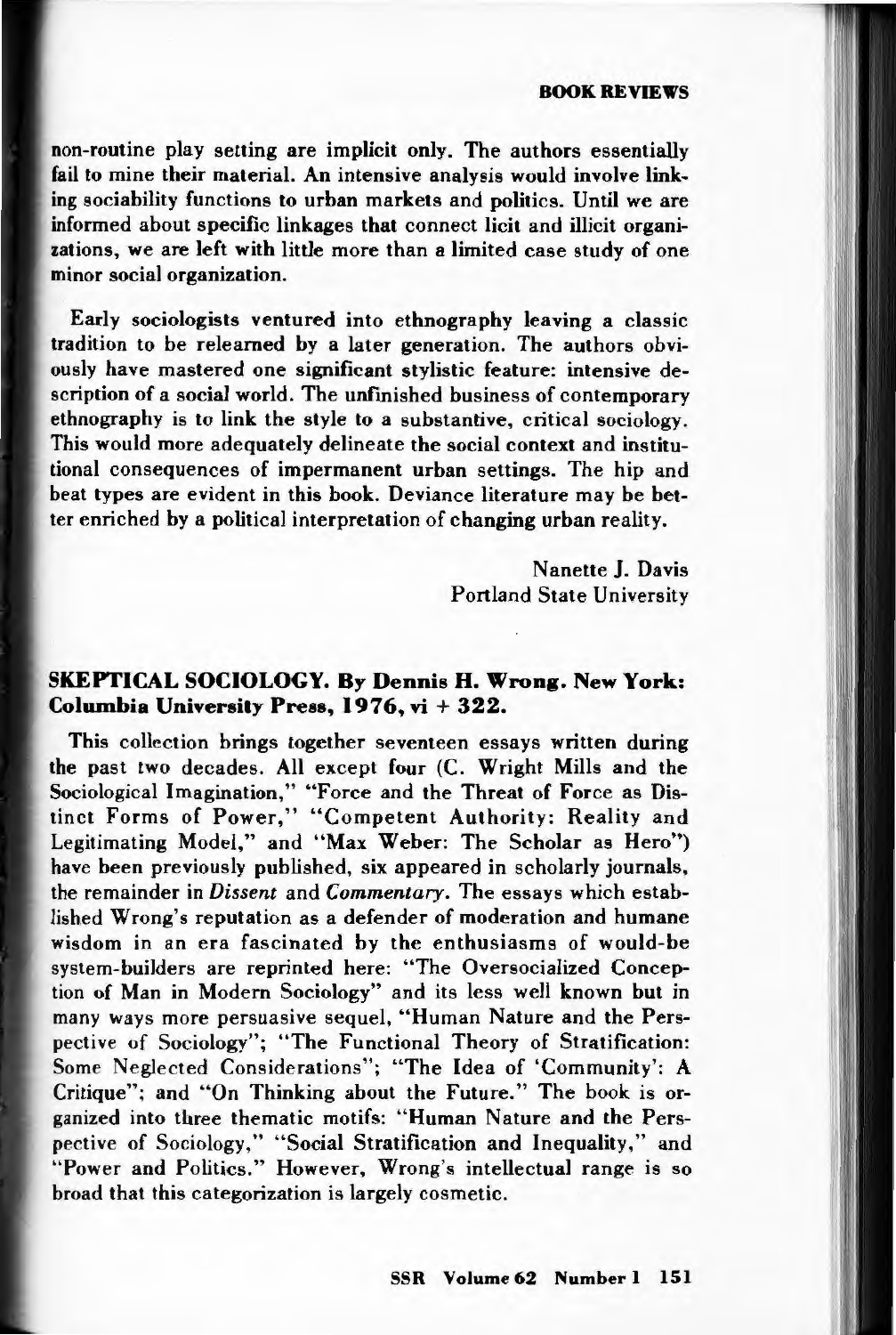## SOCIOLOGY AND SOCIAL RESEARCH

For Wrong, Max Weber is "the" sociologist: scholar, hero. Wrong's essays on Weber are among the most lucid portrayals of the great sociologist that the Weber renaissance has produced. A student whose initiation to Weber takes place through these pages is fortunate indeed. Wrong is at his best in the essays on power: engaging in conceptual clarifications and extracting the sense from the nonsense in the works of others-this is his metier. The essays on stratification are more dated and less original. Wrong contends that the concept of class is inappropriately applied to American society although he acknowledges "There is indeed some justification for calling blacks the American lower class" (p. 129). He maintains that the emerging social structure of post-bourgeois industrial society can be best understood if the work done under the label of class analysis is redefined as a contribution to the sociology of equality and inequality. Perhaps, but Wrong does not attempt to integrate his observations regarding the inequalities of economic distribution associated with race, age, and sex into a coherent theoretical statement.

Wrong adopts the label, "skeptical sociology," to distance himself from the "self-congratulatory aura" of some recent versions of humanistic sociology although he maintains "the best sociology arises out of concerns shared with the humanities" (p. 1). Similarly, he distances himself from the Frankfurt version of critical theory although he fully agrees with two major propositions of critical theory: (1) that the sociologist is always a part of the social world he is studying and must therefore assume a " reflexive stance; (2) that the sociologist should take a critical attitude toward existing society and the reby refuse to regard established structures, institutions, and culture as exhaustive of the historical possibilities. Wrong portrays the sociologist as a member of Joyce's "brood of mockers" but insists she/he must he more than a mere debunker: "The skeptic, however, is not a nihilist or cynic in the sense of denying or denigrating all values; he is, rather, committed to intellectual integrity, to telling the truth, as his own chosen highest value. His tragic sense stems from his insight that this value is often subversive of the values that men must live by" (p. 12).

Wrong engages in rhetoric of reconciliation in listing the practical tenets of skeptical sociology: (1) he contends the skeptical sociologist should oppose the present fragmentation of sociological discourse which has produced "a stalemated pluralism of divergent ' approaches"' (p. 13) whose apologists talk only to each other; (2) he reminds skeptical sociologists that even though their own sym-

152 SSR Volume 62 Number 1